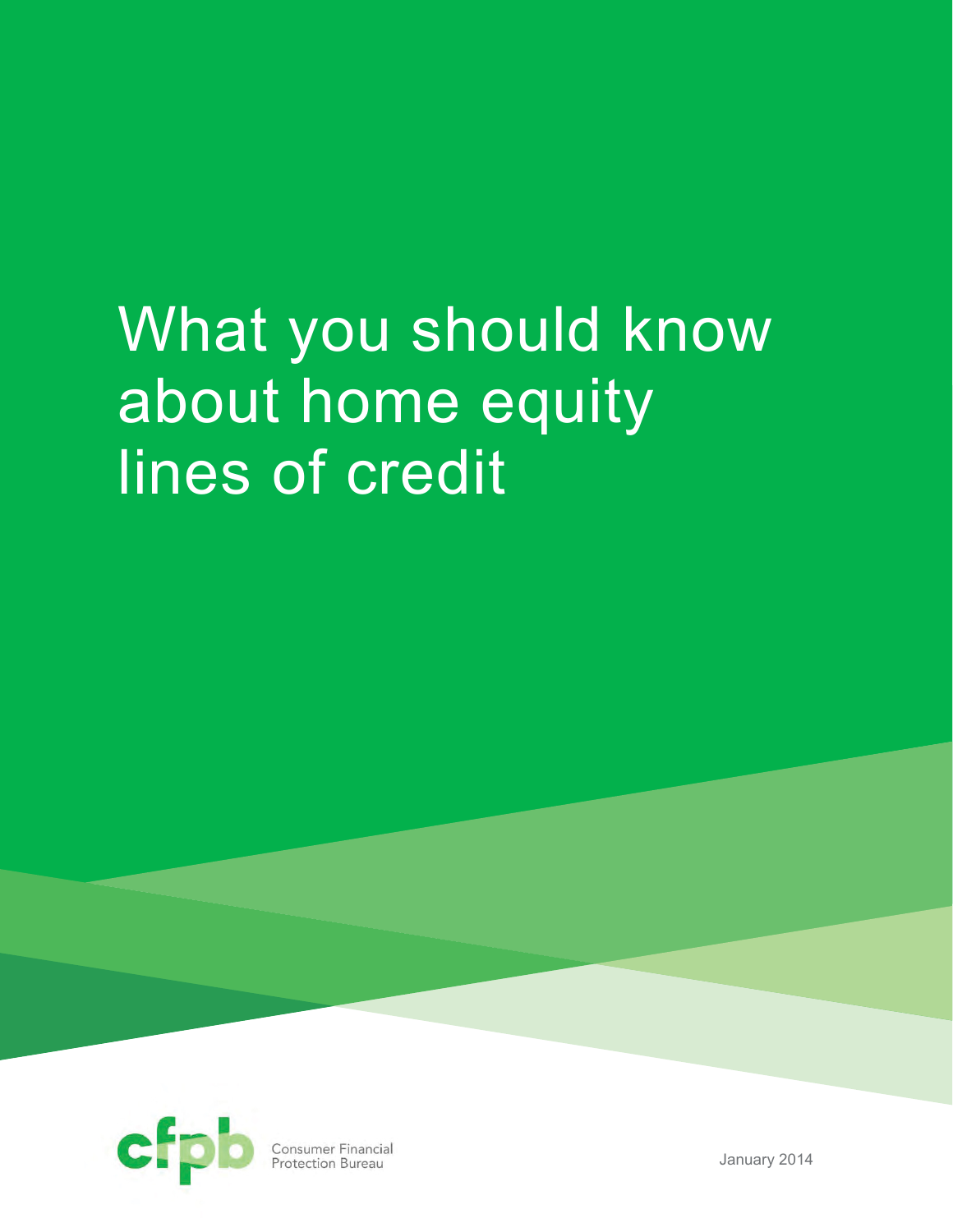This booklet was initially prepared by the Board of Governors of the Federal Reserve System. The Consumer Financial Protection Bureau (CFPB) has made technical updates to the booklet to reflect new mortgage rules under Title XIV of the Dodd-Frank Wall Street Reform and Consumer Protection Act (Dodd-Frank Act). A larger update of this booklet is planned in the future to reflect other changes under the Dodd-Frank Act and to align with other CFPB resources and tools for consumers as part of the CFPB's broader mission to educate consumers. Consumers are encouraged to visit the CPFB's website at [consumerfinance.gov/](http://www.consumerfinance.gov/owning-a-home/)owning-ahome to access interactive tools and resources for mortgage shoppers, which are expected to be available beginning in 2014.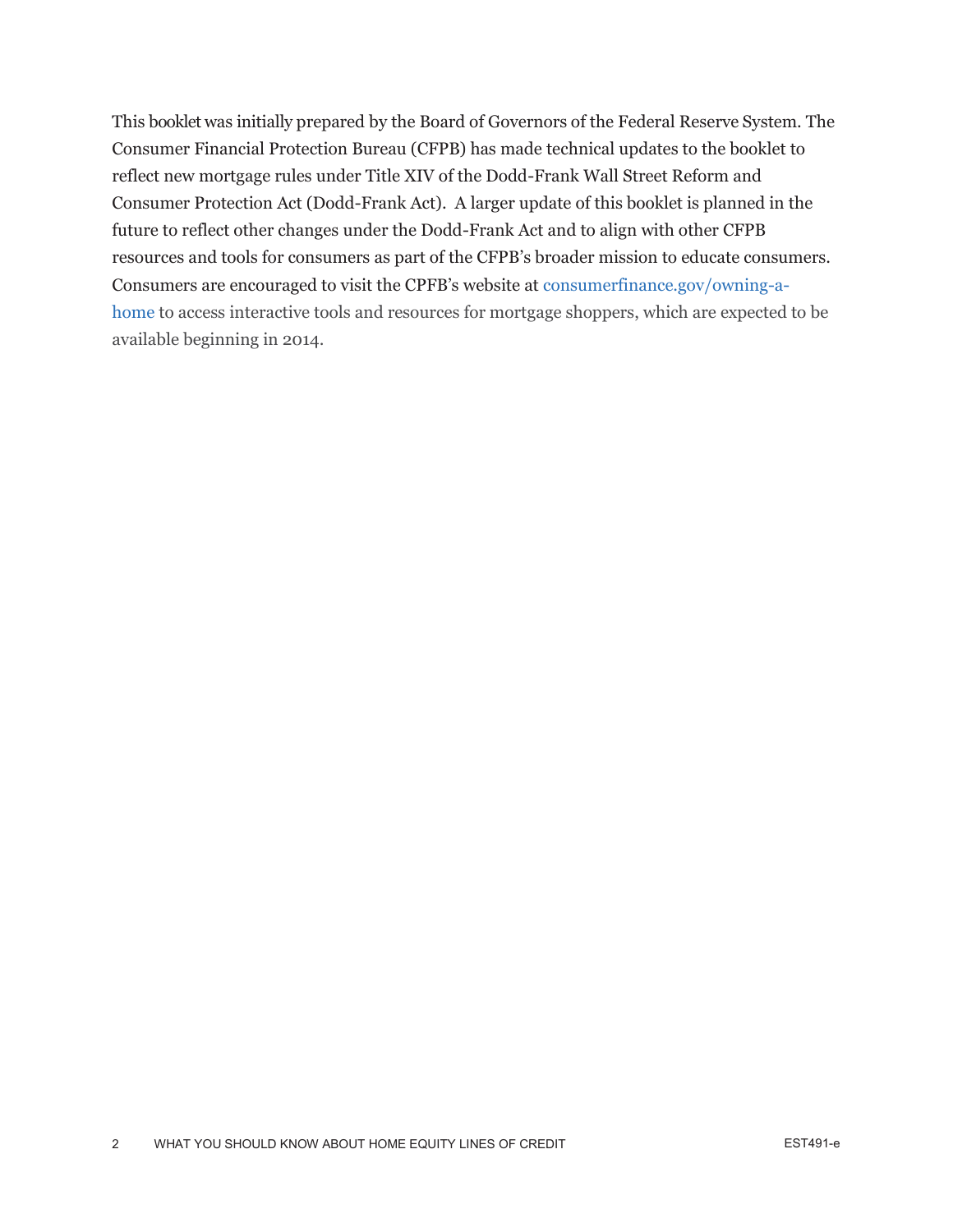## **Table of contents**

| 1.             |     |                                                             |  |  |
|----------------|-----|-------------------------------------------------------------|--|--|
|                | 1.1 |                                                             |  |  |
| 2 <sub>1</sub> |     |                                                             |  |  |
|                | 2.1 |                                                             |  |  |
|                | 2.2 | Costs of establishing and maintaining a home equity line  8 |  |  |
|                | 2.3 |                                                             |  |  |
|                | 2.4 |                                                             |  |  |
|                |     |                                                             |  |  |
|                |     |                                                             |  |  |
|                |     |                                                             |  |  |
|                |     |                                                             |  |  |
|                |     |                                                             |  |  |
|                |     |                                                             |  |  |
|                |     |                                                             |  |  |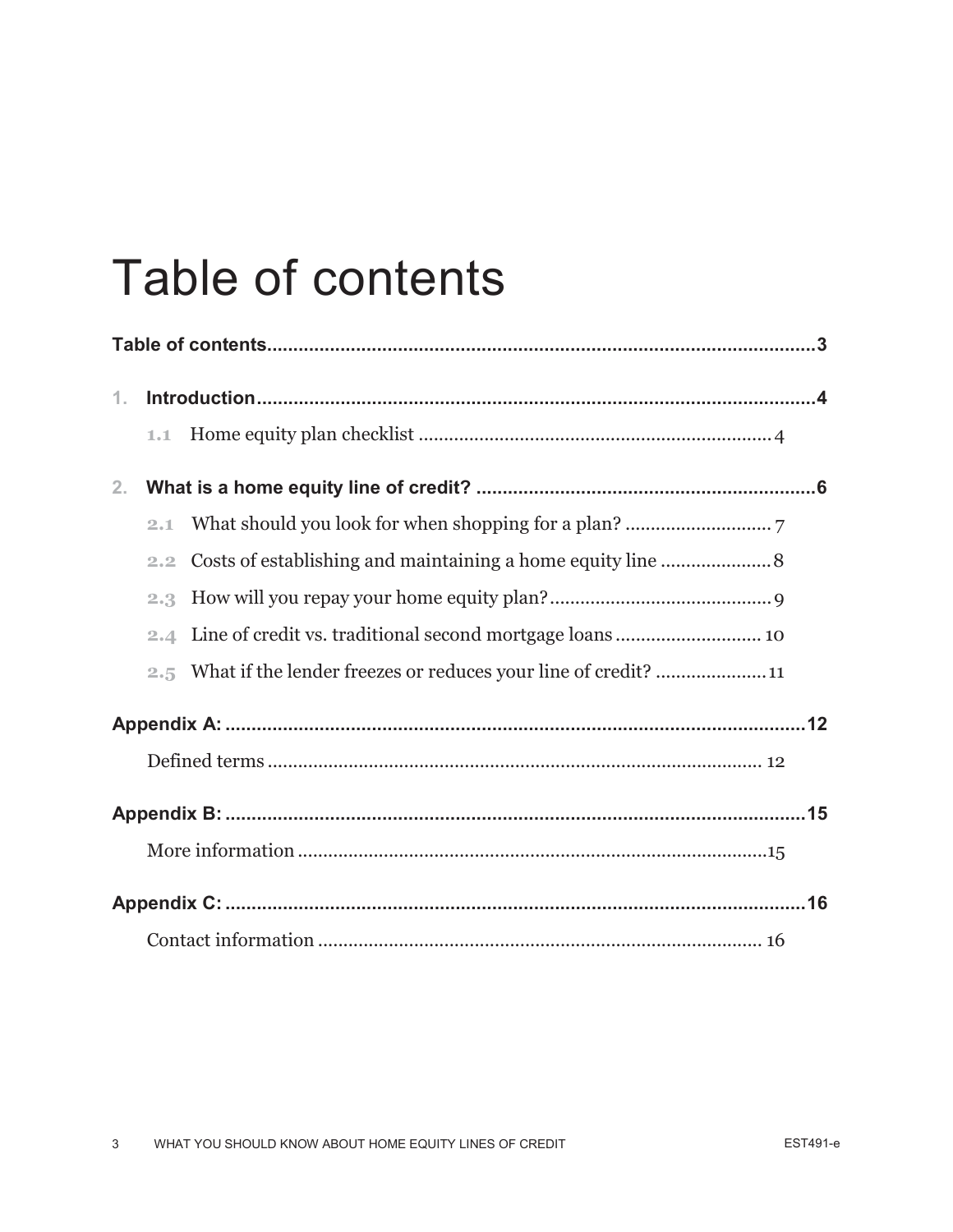## **1.** Introduction

If you are in the market for credit, a home equity plan is one of several options that might be right for you. Before making a decision, however, you should weigh carefully the costs of a home equity line against the benefits. Shop for the credit terms that best meet your borrowing needs without posing undue financial risks. And remember, failure to repay the amounts you've borrowed, plus interest, could mean the loss of your home.

### **1.1 Home equity plan checklist**

| Basic features for comparison                        | Plan A        | Plan B |
|------------------------------------------------------|---------------|--------|
| Fixed annual percentage rate                         | $\%$          | %      |
| Variable annual percentage rate                      | $\frac{0}{0}$ | %      |
| Index used and current value<br>$\qquad \qquad \Box$ | $\frac{0}{0}$ | %      |
| Amount of margin<br>$\Box$                           |               |        |
| Frequency of rate adjustments<br>$\Box$              |               |        |
| Amount/length of discount (if any)<br>$\Box$         |               |        |
| Interest rate cap and floor<br>$\Box$                |               |        |
| Length of plan                                       |               |        |
| Draw period                                          |               |        |

Ask your lender to help you fill out this worksheet.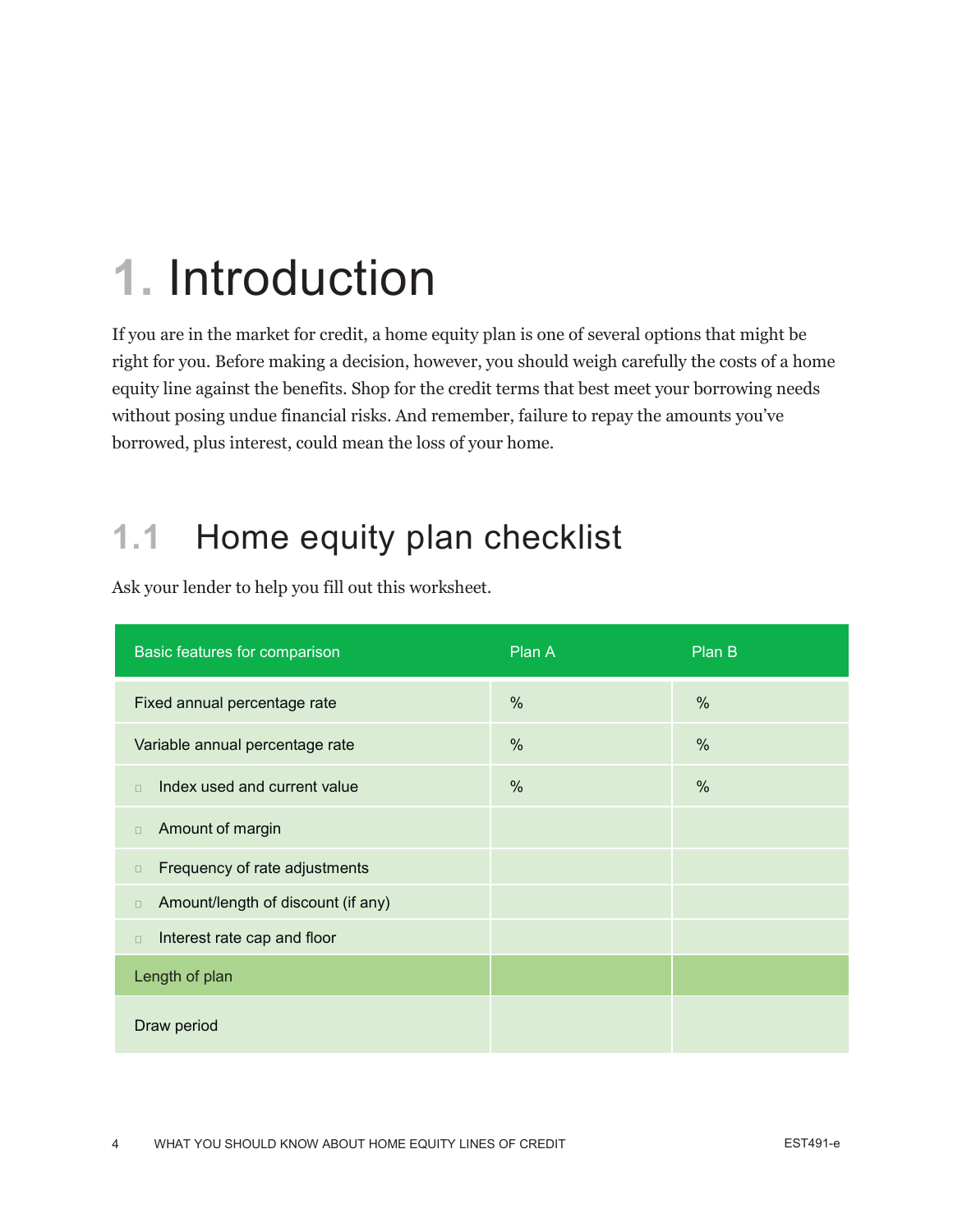| Basic features for comparison (continued) | Plan A | Plan B |
|-------------------------------------------|--------|--------|
| Repayment period                          |        |        |
| <b>Initial fees</b>                       |        |        |
| Appraisal fee                             |        |        |
| Application fee                           |        |        |
| Up-front charges, including points        |        |        |
| <b>Closing costs</b>                      |        |        |
| <b>Repayment terms</b>                    |        |        |
| During the draw period                    |        |        |
| Interest and principal payments           |        |        |
| Interest-only payments                    |        |        |
| Fully amortizing payments                 |        |        |
| When the draw period ends                 |        |        |
| <b>Balloon payment?</b>                   |        |        |
| Renewal available?                        |        |        |
| Refinancing of balance by lender?         |        |        |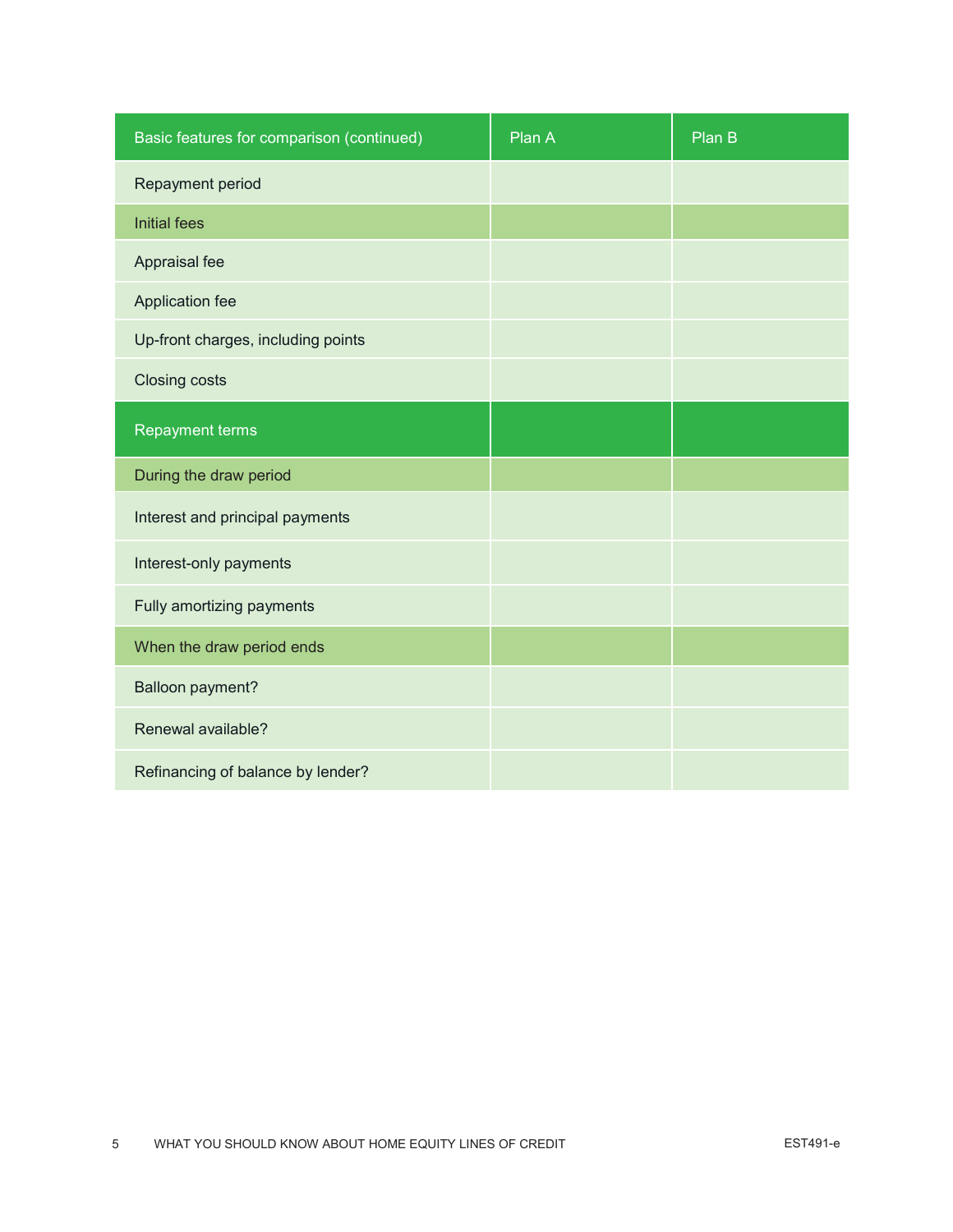## 2. What is a home equity line of credit?

A home equity line of credit is a form of revolving credit in which your home serves as collateral. Because a home often is a consumer's most valuable asset, many homeowners use home equity credit lines only for major items, such as education, home improvements, or medical bills, and choose not to use them for day-to-day expenses.

With a home equity line, you will be approved for a specific amount of credit. Many lenders set the credit limit on a home equity line by taking a percentage (say, 75 percent) of the home's appraised value and subtracting from that the balance owed on the existing mortgage. For example:

| Appraised value of home         | \$100,000     |
|---------------------------------|---------------|
| Percentage                      | $\times 75\%$ |
| Percentage of appraised value   | $=$ \$75,000  |
| Less balance owed on mortgage   | $-$ \$40,000  |
| <b>Potential line of credit</b> | \$35,000      |

In determining your actual credit limit, the lender will also consider your ability to repay the loan (principal and interest) by looking at your income, debts, and other financial obligations as well as your credit history.

Many home equity plans set a fixed period during which you can borrow money, such as 10 years. At the end of this "draw period," you may be allowed to renew the credit line. If your plan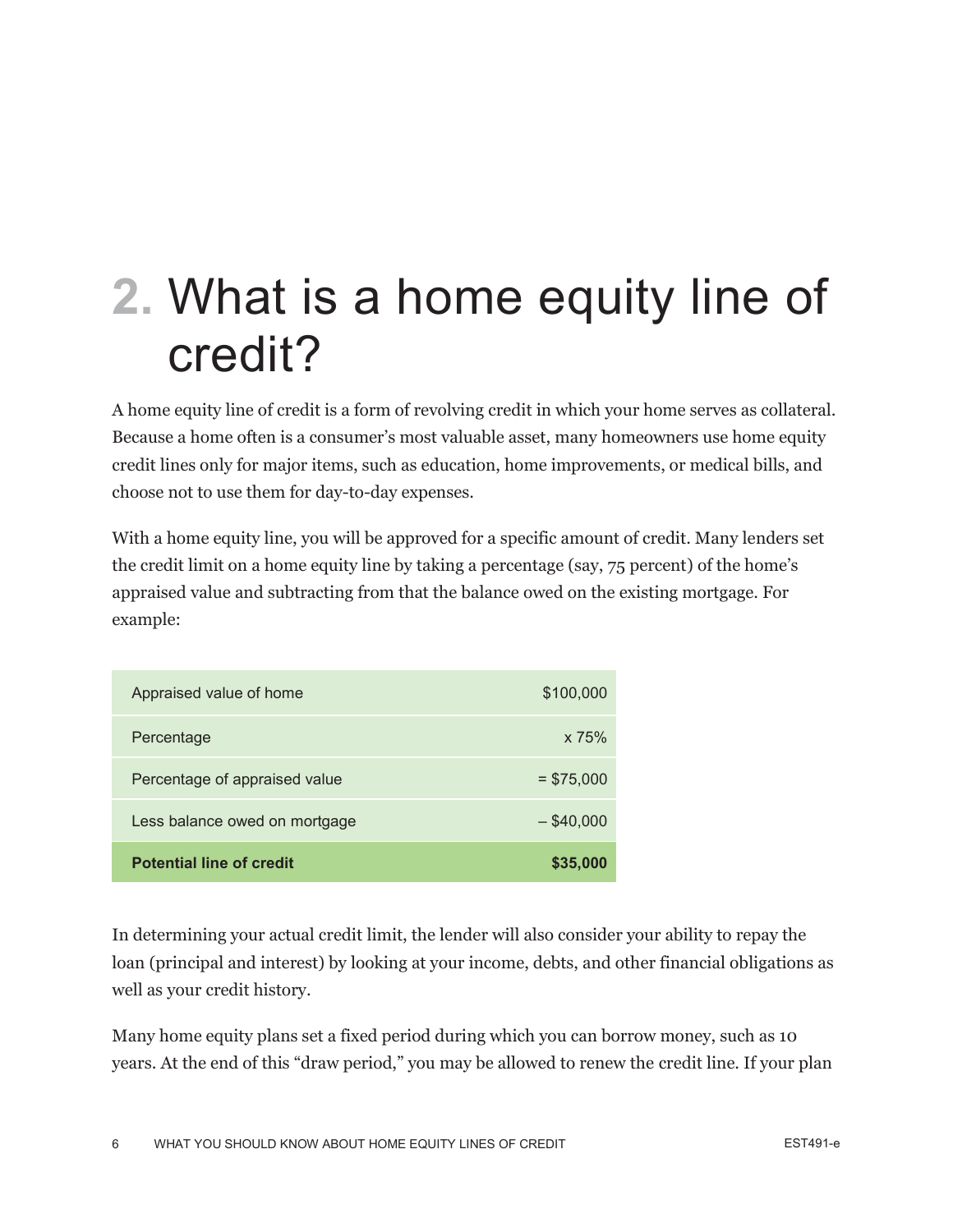does not allow renewals, you will not be able to borrow additional money once the period has ended. Some plans may call for payment in full of any outstanding balance at the end of the period. Others may allow repayment over a fixed period (the "repayment period"), for example, 10 years.

Once approved for a home equity line of credit, you will most likely be able to borrow up to your credit limit whenever you want. Typically, you will use special checks to draw on your line. Under some plans, borrowers can use a credit card or other means to draw on the line.

There may be other limitations on how you use the line. Some plans may require you to borrow a minimum amount each time you draw on the line (for example, \$300) or keep a minimum amount outstanding. Some plans may also require that you take an initial advance when the line is set up.

### 2.1 What should you look for when shopping for a plan?

If you decide to apply for a home equity line of credit, look for the plan that best meets your particular needs. Read the credit agreement carefully, and examine the terms and conditions of various plans, including the annual percentage rate (APR) and the costs of establishing the plan. Remember, though, that the APR for a home equity line is based on the interest rate alone and will not reflect closing costs and other fees and charges, so you'll need to compare these costs, as well as the APRs, among lenders.

#### **2.1.1 Variable interest rates**

Home equity lines of credit typically involve variable rather than fixed interest rates. The variable rate must be based on a publicly available index (such as the prime rate published in some major daily newspapers or a U.S. Treasury bill rate). In such cases, the interest rate you pay for the line of credit will change, mirroring changes in the value of the index. Most lenders cite the interest rate you will pay as the value of the index at a particular time, plus a "margin," such as 2 percentage points. Because the cost of borrowing is tied directly to the value of the index, it is important to find out which index is used, how often the value of the index changes, and how high it has risen in the past. It is also important to note the amount of the margin.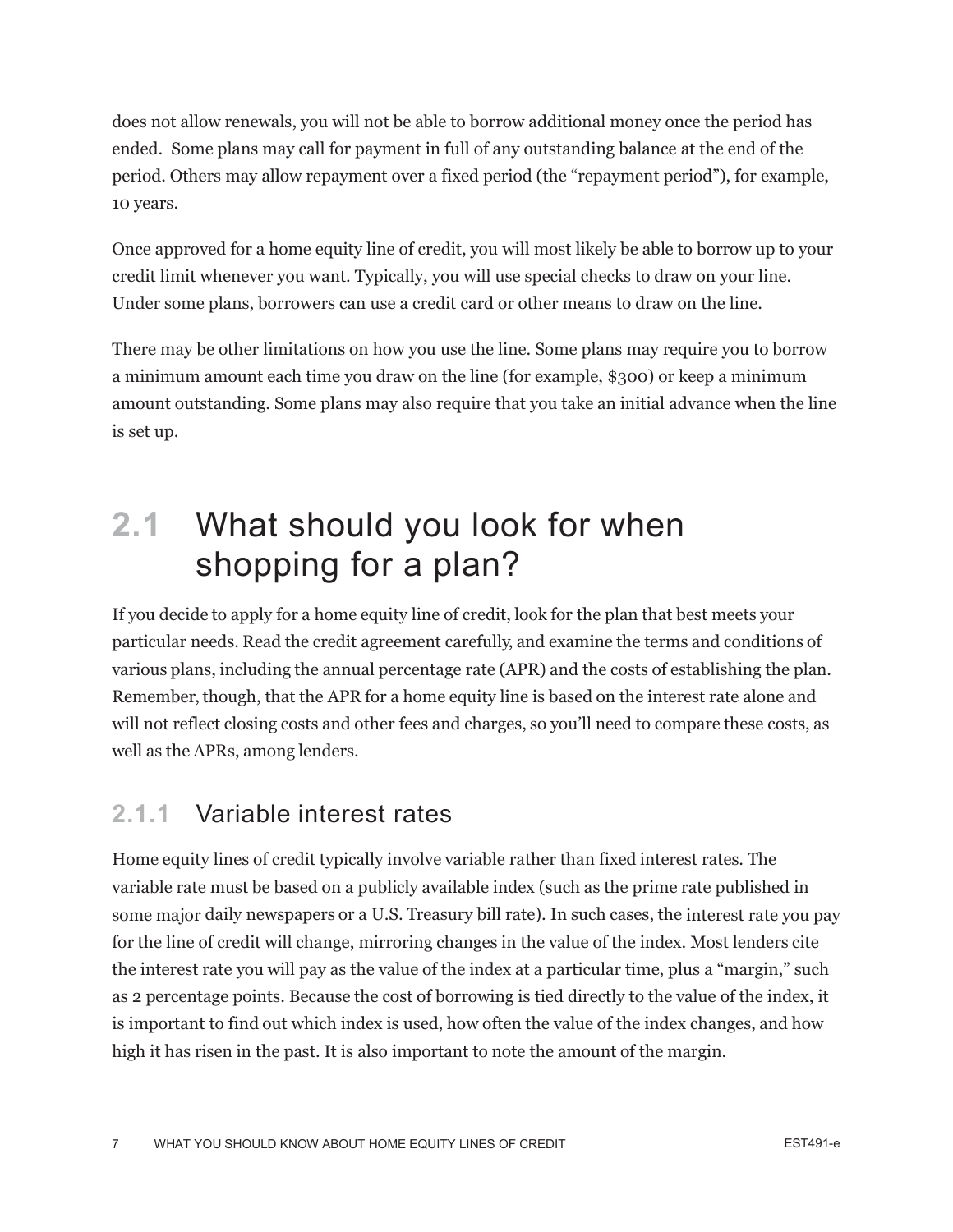Lenders sometimes offer a temporarily discounted interest rate for home equity lines—an "introductory" rate that is unusually low for a short period, such as six months.

Variable-rate plans secured by a dwelling must, by law, have a ceiling (or cap) on how much your interest rate may increase over the life of the plan. Some variable-rate plans limit how much your payment may increase and how low your interest rate may fall if the index drops.

Some lenders allow you to convert from a variable interest rate to a fixed rate during the life of the plan, or let you convert all or a portion of your line to a fixed-term installment loan.

### **2.2 Costs of establishing and maintaining a** home equity line

Many of the costs of setting up a home equity line of credit are similar to those you pay when you get a mortgage. For example:

- A fee for a property appraisal to estimate the value of your home;
- An application fee, which may not be refunded if you are turned down for credit;
- Up-front charges, such as one or more "points" (one point equals 1 percent of the credit limit); and
- Closing costs, including fees for attorneys, title search, mortgage preparation and filing, property and title insurance, and taxes.

In addition, you may be subject to certain fees during the plan period, such as annual membership or maintenance fees and a transaction fee every time you draw on the credit line.

You could find yourself paying hundreds of dollars to establish the plan. And if you were to draw only a small amount against your credit line, those initial charges would substantially increase the cost of the funds borrowed. On the other hand, because the lender's risk is lower than for other forms of credit, as your home serves as collateral, annual percentage rates for home equity lines are generally lower than rates for other types of credit. The interest you save could offset the costs of establishing and maintaining the line. Moreover, some lenders waive some or all of the closing costs.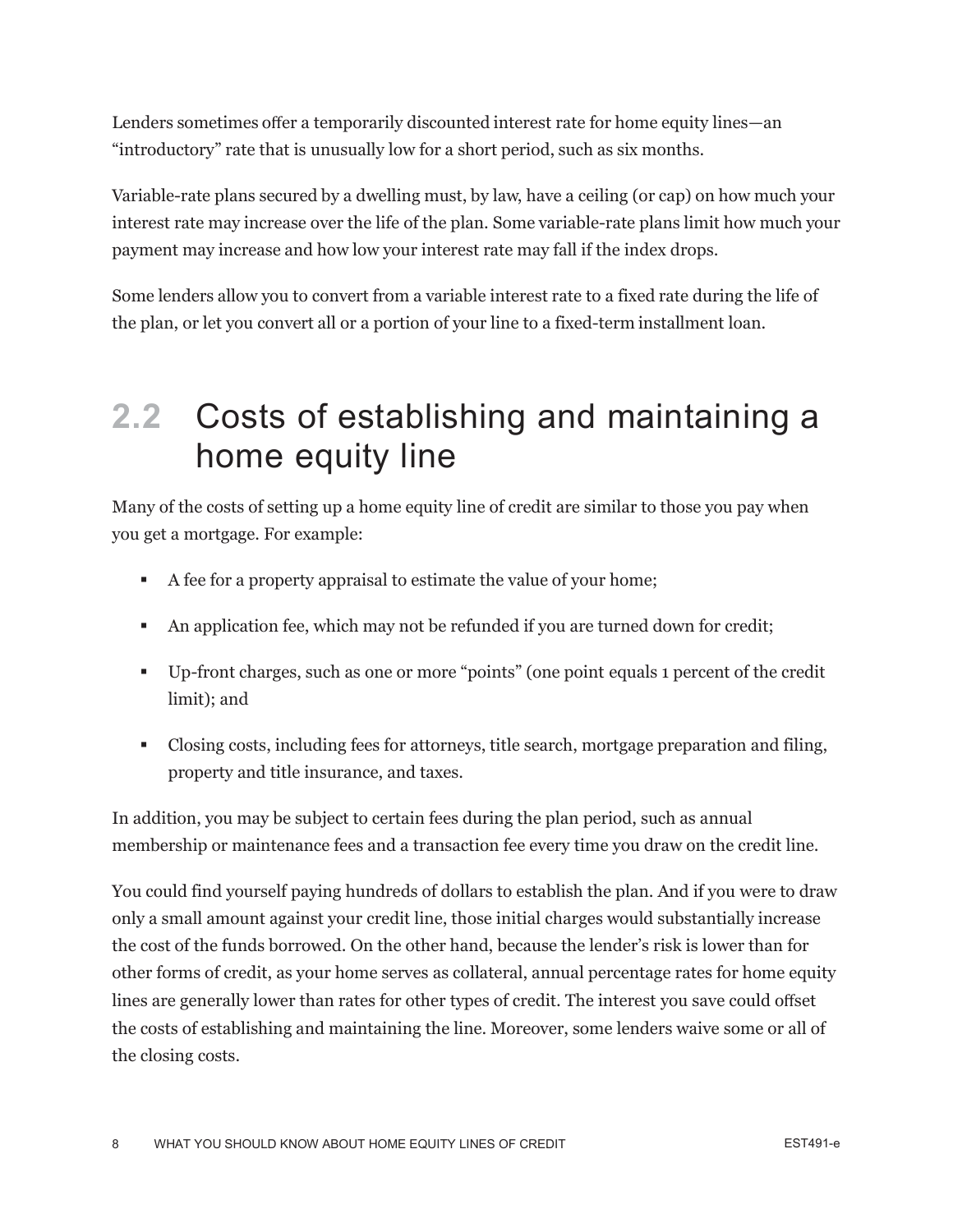### 2.3 How will you repay your home equity plan?

Before entering into a plan, consider how you will pay back the money you borrow. Some plans set a minimum monthly payment that includes a portion of the principal (the amount you borrow) plus accrued interest. But, unlike with typical installment loan agreements, the portion of your payment that goes toward principal may not be enough to repay the principal by the end of the term. Other plans may allow payment of only the interest during the life of the plan, which means that you pay nothing toward the principal. If you borrow \$10,000, you will owe that amount when the payment plan ends.

 Regardless of the minimum required payment on your home equity line, you may choose to pay more, and many lenders offer a choice of payment options. However, some lenders may require you to pay special fees or penalties if you choose to pay more, so check with your lender. Many consumers choose to pay down the principal regularly as they do with other loans. For example, if you use your line to buy a boat, you may want to pay it off as you would a typical boat loan.

Whatever your payment arrangements during the life of the plan—whether you pay some, a little, or none of the principal amount of the loan—when the plan ends, you may have to pay the entire balance owed, all at once. You must be prepared to make this "balloon payment" by refinancing it with the lender, by obtaining a loan from another lender, or by some other means. If you are unable to make the balloon payment, you could lose your home.

If your plan has a variable interest rate, your monthly payments may change. Assume, for example, that you borrow \$10,000 under a plan that calls for interest-only payments. At a 10 percent interest rate, your monthly payments would be \$83. If the rate rises over time to 15 percent, your monthly payments will increase to \$125. Similarly, if you are making payments that cover interest plus some portion of the principal, your monthly payments may increase, unless your agreement calls for keeping payments the same throughout the plan period.

If you sell your home, you will probably be required to pay off your home equity line in full immediately. If you are likely to sell your home in the near future, consider whether it makes sense to pay the up-front costs of setting up a line of credit. Also keep in mind that renting your home may be prohibited under the terms of your agreement.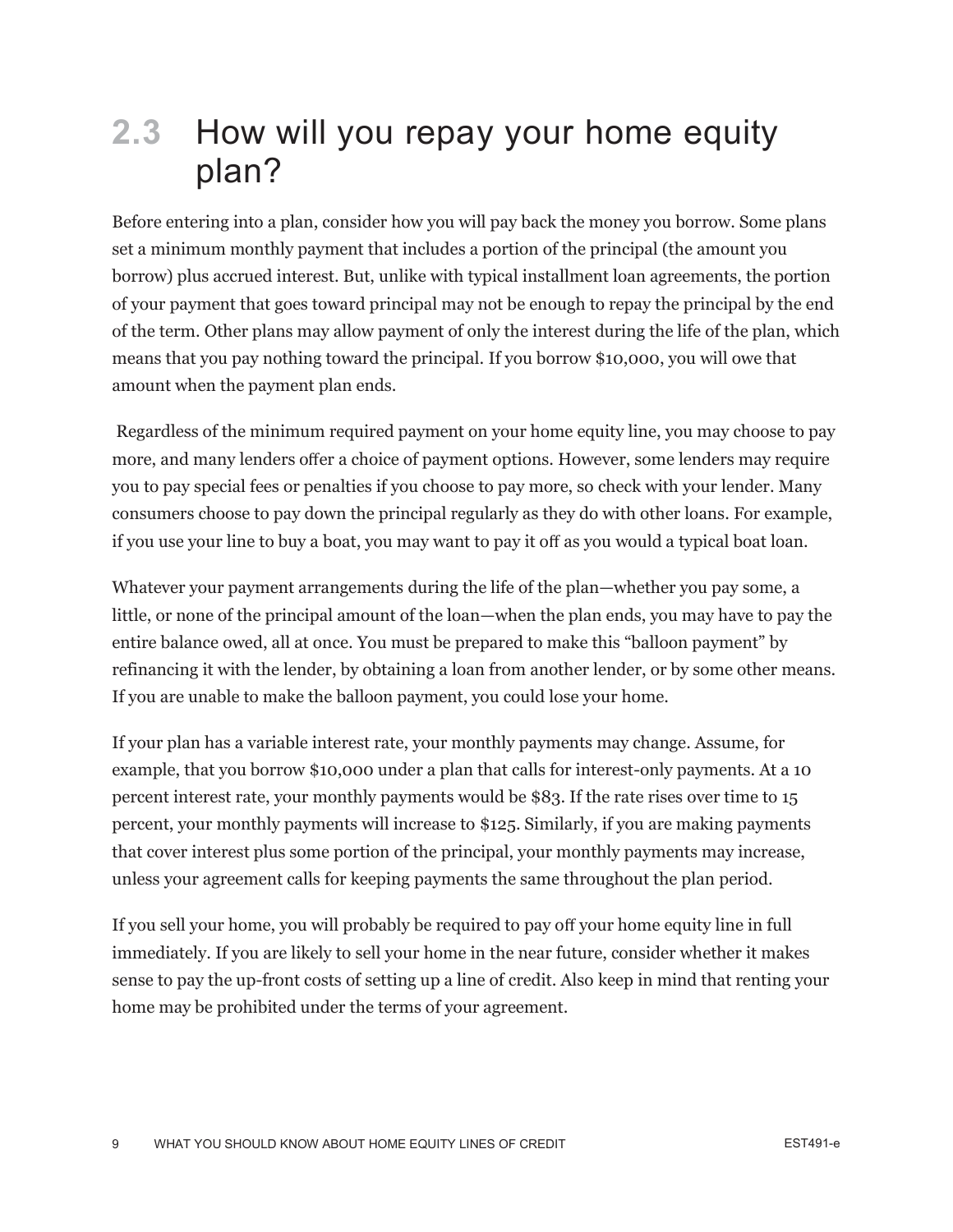### 2.4 Line of credit vs. traditional second mortgage loans

If you are thinking about a home equity line of credit, you might also want to consider a traditional second mortgage loan. This type of loan provides you with a fixed amount of money, repayable over a fixed period. In most cases, the payment schedule calls for equal payments that pay off the entire loan within the loan period. You might consider a second mortgage instead of a home equity line if, for example, you need a set amount for a specific purpose, such as an addition to your home.

In deciding which type of loan best suits your needs, consider the costs under the two alternatives. Look at both the APR and other charges. Do not, however, simply compare the APRs, because the APRs on the two types of loans are figured differently:

- The APR for a traditional second mortgage loan takes into account the interest rate charged plus points and other finance charges.
- The APR for a home equity line of credit is based on the periodic interest rate alone. It does not include points or other charges.

#### **2.4.1 Disclosures from lenders**

The federal Truth in Lending Act requires lenders to disclose the important terms and costs of their home equity plans, including the APR, miscellaneous charges, the payment terms, and information about any variable-rate feature. And in general, neither the lender nor anyone else may charge a fee until after you have received this information. You usually get these disclosures when you receive an application form, and you will get additional disclosures before the plan is opened. If any term (other than a variable-rate feature) changes before the plan is opened, the lender must return all fees if you decide not to enter into the plan because of the change. Lenders are also required to provide you with a list of homeownership counseling organizations in your area.

When you open a home equity line, the transaction puts your home at risk. If the home involved is your principal dwelling, the Truth in Lending Act gives you three days from the day the account was opened to cancel the credit line. This right allows you to change your mind for any reason. You simply inform the lender in writing within the three-day period. The lender must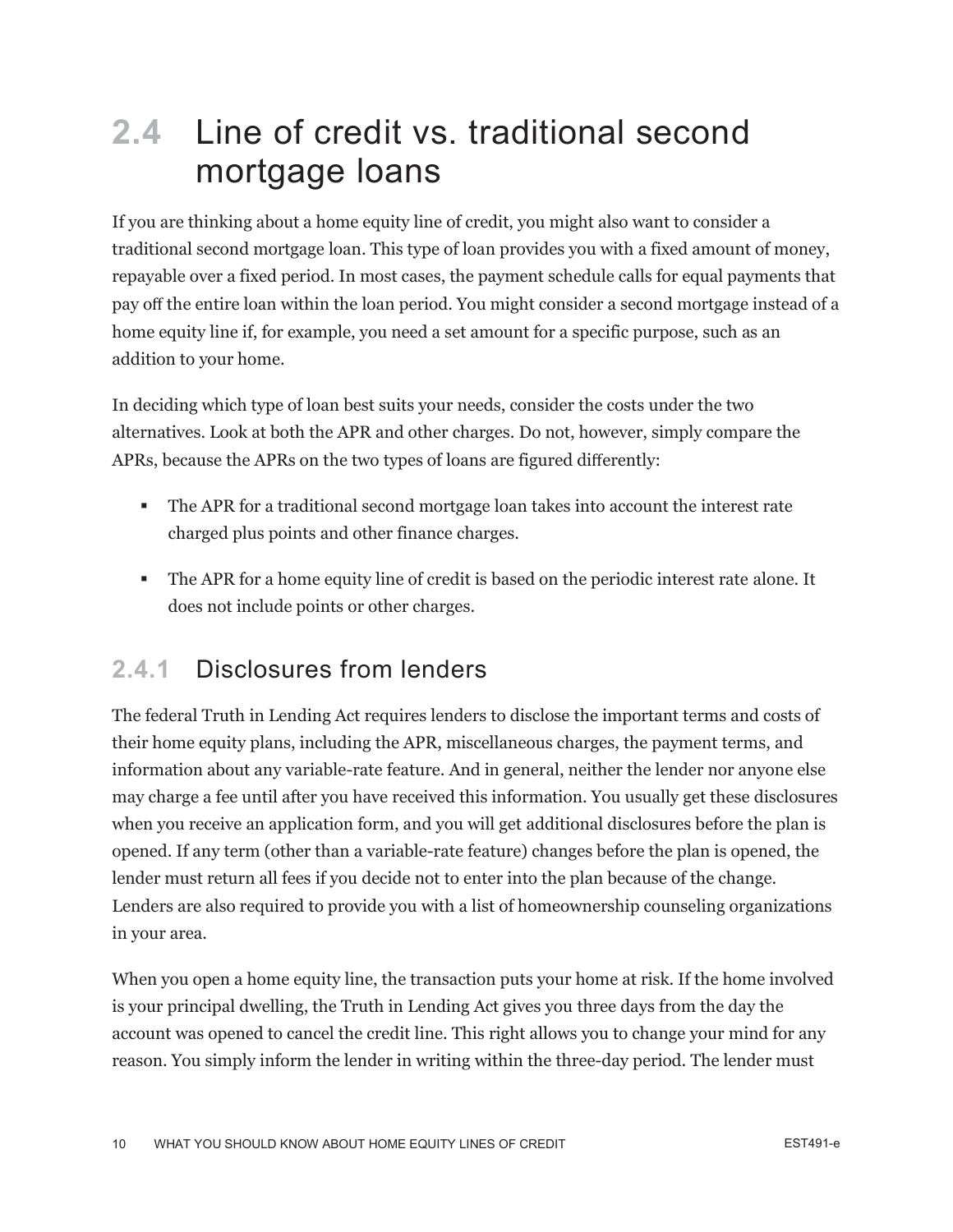then cancel its security interest in your home and return all fees— including any application and appraisal fees—paid to open the account.

The Home Ownership and Equity Protection Act of 1994 (HOEPA) addresses certain unfair practices and establishes requirements for certain loans with high rates and fees, including certain additional disclosures. HOEPA now covers some HELOCs. You can find out more information by contacting the CFPB at the website address and phone number listed in the Contact information appendix, below.

#### 2.5 What if the lender freezes or reduces your line of credit?

Plans generally permit lenders to freeze or reduce a credit line if the value of the home "declines significantly" or when the lender "reasonably believes" that you will be unable to make your payments due to a "material change" in your financial circumstances. If this happens, you may want to:

- **Talk with your lender.** Find out what caused the lender to freeze or reduce your credit line and what, if anything, you can do to restore it. You may be able to provide additional information to restore your line of credit, such as documentation showing that your house has retained its value or that there has not been a "material change" in your financial circumstances. You may want to get copies of your credit reports (go to the CFPB's website at [consumerfinance.gov/askcfpb/5/can-i-review-my-credit-report.html](http://www.consumerfinance.gov/askcfpb/5/can-i-review-my-credit-report.html) for information about how to get free copies of your credit reports) to make sure all the information in them is correct. If your lender suggests getting a new appraisal, be sure you discuss appraisal firms in advance so that you know they will accept the new appraisal as valid.
- **Shop around for another line of credit.** If your lender does not want to restore your line of credit, shop around to see what other lenders have to offer. If another lender is willing to offer you a line of credit, you may be able to pay off your original line of credit and take out another one. Keep in mind, however, that you may need to pay some of the same application fees you paid for your original line of credit.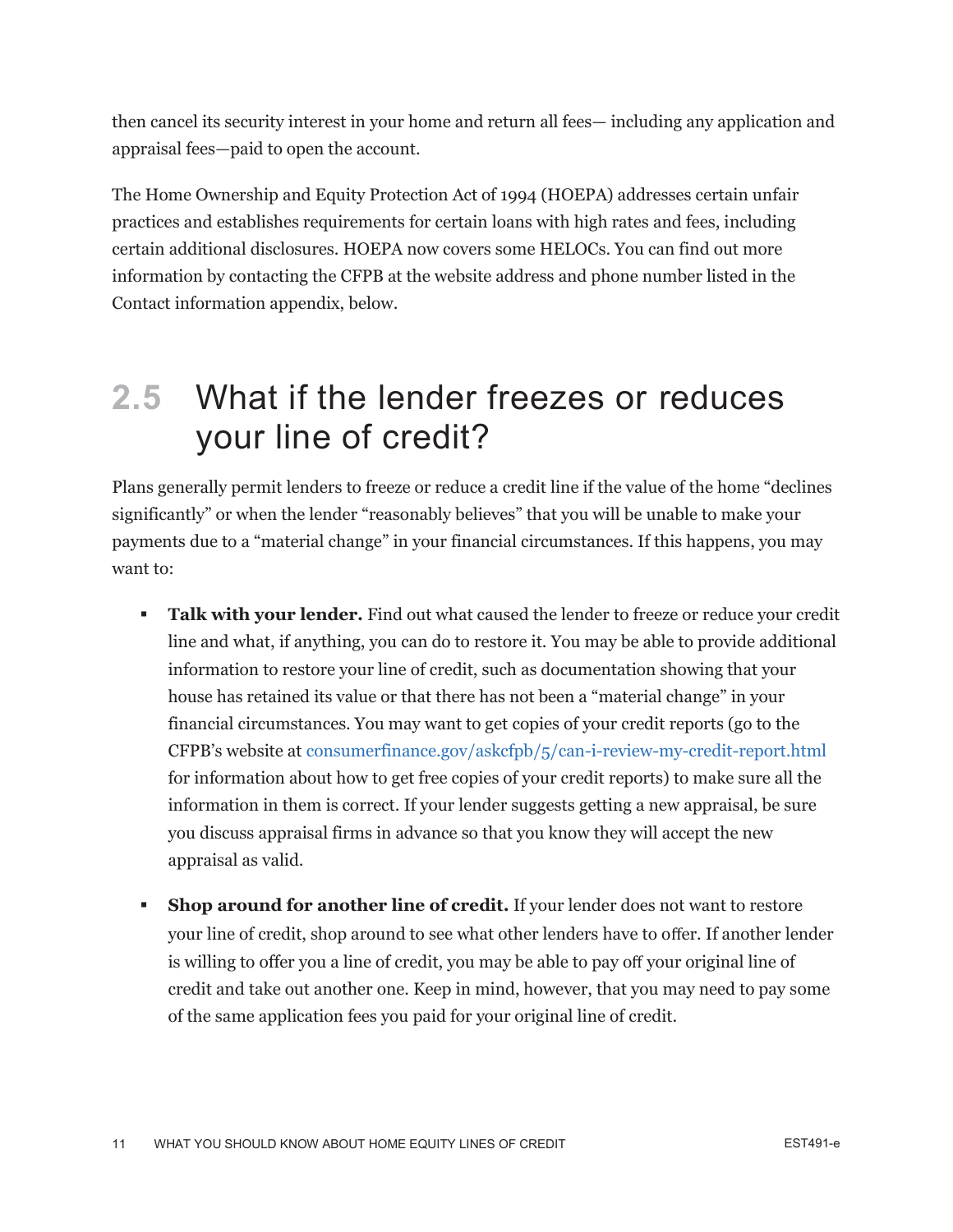#### APPENDIX A:

## Defined terms

This glossary provides general definitions for terms commonly used in the real estate market. They may have different legal meanings depending on the context.

| <b>DEFINED TERM</b>                                             |                                                                                                                                                                                                                                                                                                                                                       |
|-----------------------------------------------------------------|-------------------------------------------------------------------------------------------------------------------------------------------------------------------------------------------------------------------------------------------------------------------------------------------------------------------------------------------------------|
| <b>ANNUAL</b><br><b>MEMBERSHIP OR</b><br><b>MAINTENANCE FEE</b> | An annual charge for access to a financial product such as a line of credit,<br>credit card, or account. The fee is charged regardless of whether or not<br>the product is used.                                                                                                                                                                      |
| <b>ANNUAL</b><br><b>PERCENTAGE RATE</b><br>(APR)                | The cost of credit, expressed as a yearly rate. For closed-end credit, such<br>as car loans or mortgages, the APR includes the interest rate, points,<br>broker fees, and other credit charges that the borrower is required to pay.<br>An APR, or an equivalent rate, is not used in leasing agreements.                                             |
| <b>APPLICATION FEE</b>                                          | Fees charged when you apply for a loan or other credit. These fees may<br>include charges for property appraisal and a credit report.                                                                                                                                                                                                                 |
| <b>BALLOON PAYMENT</b>                                          | A large extra payment that may be charged at the end of a mortgage loan<br>or lease.                                                                                                                                                                                                                                                                  |
| <b>CAP (INTEREST</b><br><b>RATE)</b>                            | A limit on the amount that your interest rate can increase. Two types of<br>interest-rate caps exist. Periodic adjustment caps limit the interest-rate<br>increase from one adjustment period to the next. Lifetime caps limit the<br>interest-rate increase over the life of the loan. By law, all adjustable-rate<br>mortgages have an overall cap. |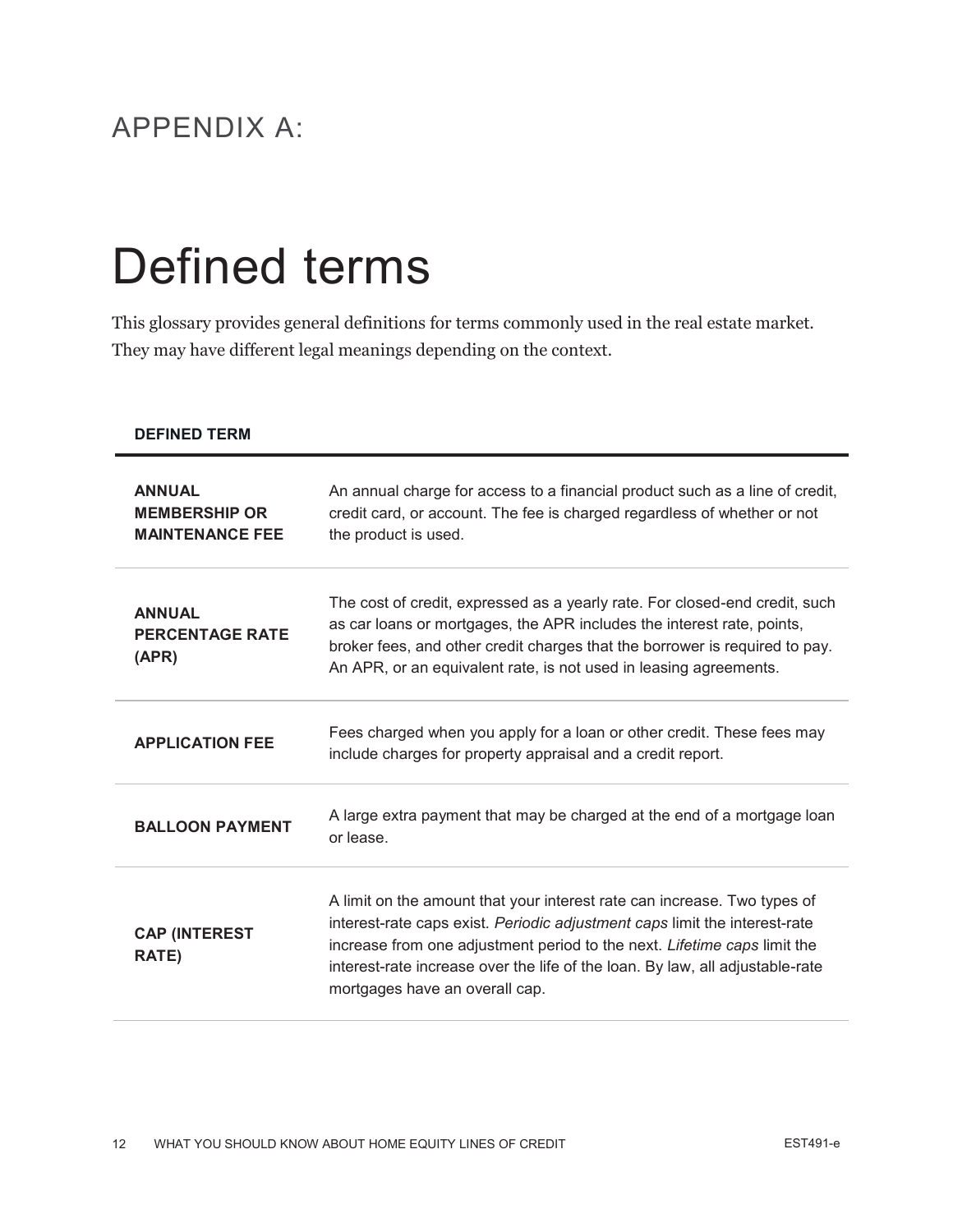| <b>CLOSING OR</b><br><b>SETTLEMENT COSTS</b> | Fees paid when you close (or settle) on a loan. These fees may include<br>application fees; title examination, abstract of title, title insurance, and<br>property survey fees; fees for preparing deeds, mortgages, and<br>settlement documents; attorneys' fees; recording fees; estimated costs of<br>taxes and insurance; and notary, appraisal, and credit report fees. Under<br>the Real Estate Settlement Procedures Act, the borrower receives a good<br>faith estimate of closing costs within three days of application. The good<br>faith estimate lists each expected cost as an amount or a range. |
|----------------------------------------------|-----------------------------------------------------------------------------------------------------------------------------------------------------------------------------------------------------------------------------------------------------------------------------------------------------------------------------------------------------------------------------------------------------------------------------------------------------------------------------------------------------------------------------------------------------------------------------------------------------------------|
| <b>CREDIT LIMIT</b>                          | The maximum amount that may be borrowed on a credit card or under a<br>home equity line of credit plan.                                                                                                                                                                                                                                                                                                                                                                                                                                                                                                         |
| <b>EQUITY</b>                                | The difference between the fair market value of the home and the<br>outstanding balance on your mortgage plus any outstanding home equity<br>loans.                                                                                                                                                                                                                                                                                                                                                                                                                                                             |
| <b>INDEX</b>                                 | The economic indicator used to calculate interest-rate adjustments for<br>adjustable-rate mortgages or other adjustable-rate loans. The index rate<br>can increase or decrease at any time. See also Selected index rates for<br>ARMs over an 11-year period<br>(consumerfinance.gov/f/201204_CFPB_ARMs-brochure.pdf) for<br>examples of common indexes that have changed in the past.                                                                                                                                                                                                                          |
| <b>INTEREST RATE</b>                         | The percentage rate used to determine the cost of borrowing money,<br>stated usually as a percentage of the principal loan amount and as an<br>annual rate.                                                                                                                                                                                                                                                                                                                                                                                                                                                     |
| <b>MARGIN</b>                                | The number of percentage points the lender adds to the index rate to<br>calculate the adjustable-rate-mortgage interest rate at each adjustment.                                                                                                                                                                                                                                                                                                                                                                                                                                                                |
| <b>MINIMUM PAYMENT</b>                       | The lowest amount that you must pay (usually monthly) to keep your<br>account in good standing. Under some plans, the minimum payment may<br>cover interest only; under others, it may include both principal and<br>interest.                                                                                                                                                                                                                                                                                                                                                                                  |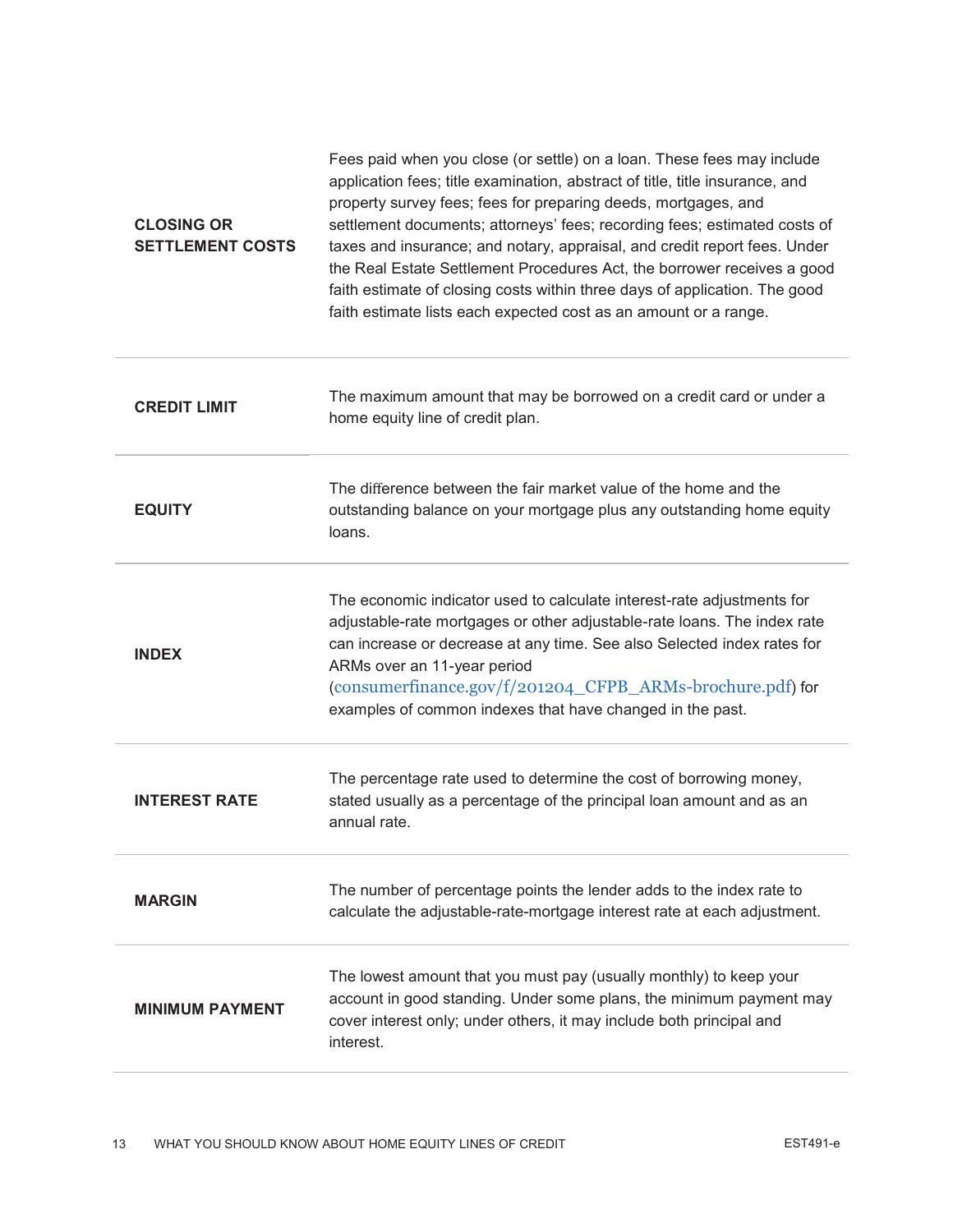| <b>POINTS (ALSO)</b><br><b>CALLED DISCOUNT</b><br><b>POINTS)</b> | One point is equal to 1 percent of the principal amount of a mortgage<br>loan. For example, if a mortgage is \$200,000, one point equals \$2,000.<br>Lenders frequently charge points in both fixed-rate and adjustable-rate<br>mortgages to cover loan origination costs or to provide additional<br>compensation to the lender or broker. These points usually are paid at<br>closing and may be paid by the borrower or the home seller, or may be<br>split between them. In some cases, the money needed to pay points can<br>be borrowed (incorporated in the loan amount), but doing so will increase<br>the loan amount and the total costs. Discount points (also called discount<br>fees) are points that you voluntarily choose to pay in return for a lower<br>interest rate. |
|------------------------------------------------------------------|------------------------------------------------------------------------------------------------------------------------------------------------------------------------------------------------------------------------------------------------------------------------------------------------------------------------------------------------------------------------------------------------------------------------------------------------------------------------------------------------------------------------------------------------------------------------------------------------------------------------------------------------------------------------------------------------------------------------------------------------------------------------------------------|
| <b>SECURITY INTEREST</b>                                         | If stated in your credit agreement, a creditor, lessor, or assignee's legal<br>right to your property (such as your home, stocks, or bonds) that secures<br>payment of your obligation under the credit agreement. The property that<br>secures payment of your obligation is referred to as "collateral."                                                                                                                                                                                                                                                                                                                                                                                                                                                                               |
| <b>TRANSACTION FEE</b>                                           | Fee charged each time a withdrawal or other specified transaction is<br>made on a line of credit, such as a balance transfer fee or a cash advance<br>fee.                                                                                                                                                                                                                                                                                                                                                                                                                                                                                                                                                                                                                               |
| <b>VARIABLE RATE</b>                                             | An interest rate that changes periodically in relation to an index, such as<br>the prime rate. Payments may increase or decrease accordingly.                                                                                                                                                                                                                                                                                                                                                                                                                                                                                                                                                                                                                                            |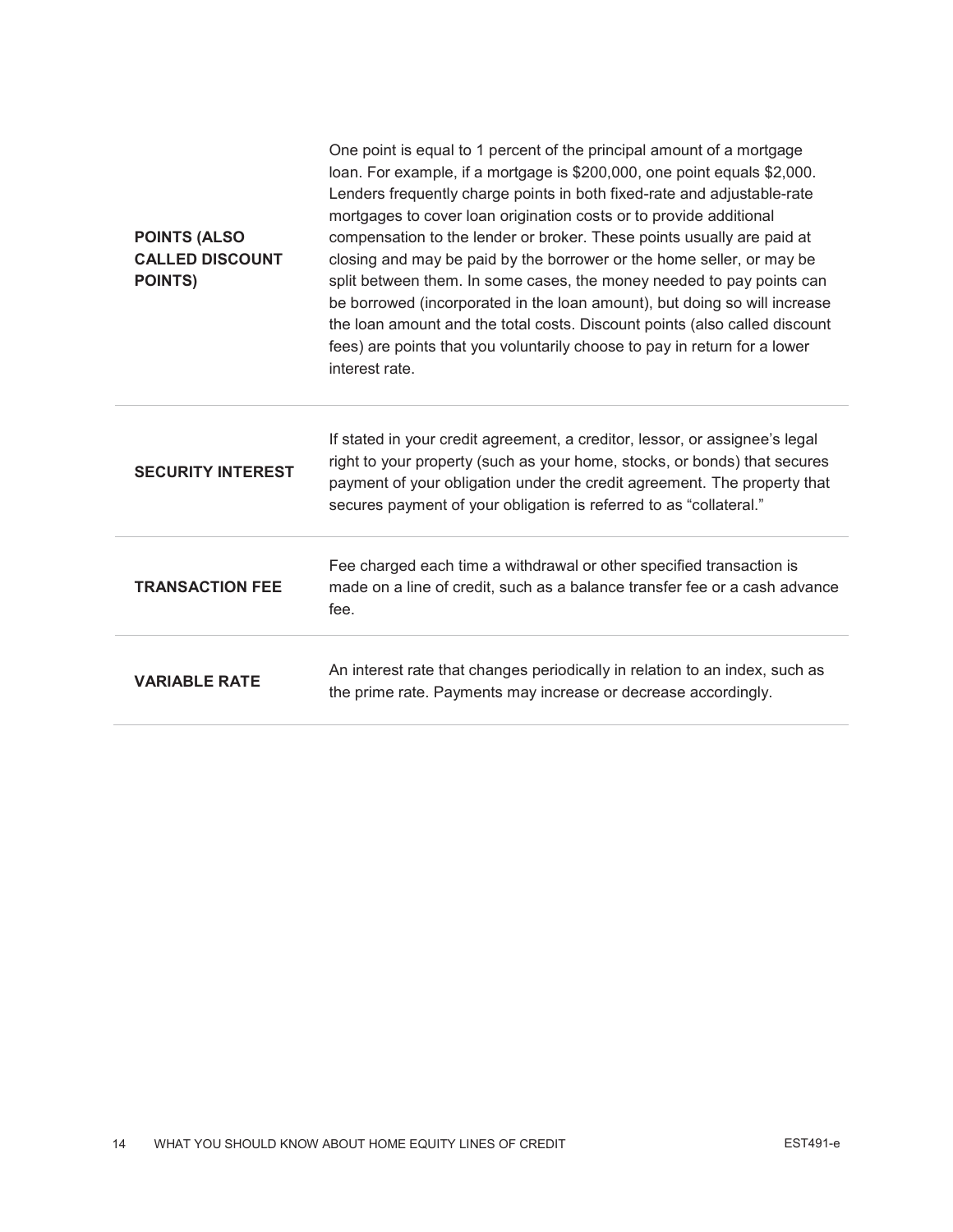#### $APPFNDIX B'$

## More information

For more information about mortgages, including home equity lines of credit, visit [consumerfinance.gov/mortgage.](http://www.consumerfinance.gov/mortgage/) For answers to questions about mortgages and other financial topics, visi[t consumerfinance.gov/askcfpb.](http://www.consumerfinance.gov/askcfpb/) You may also visit the CFPB's website at [consumerfinance.gov/owning-a-home](http://www.consumerfinance.gov/owning-a-home) to access interactive tools and resources for mortgage shoppers, which are expected to be available beginning in 2014.

Housing counselors can be very helpful, especially for first-time home buyers or if you're having trouble paying your mortgage. The U.S. Department of Housing and Urban Development (HUD) supports housing counseling agencies throughout the country that can provide free or low-cost advice. You can search for HUD-approved housing counseling agencies in your area on the CFPB's web site at [consumerfinance.gov/find-a-housing-counselor](http://www.consumerfinance.gov/find-a-housing-counselor) or by calling HUD's interactive toll-free number at 800-569-4287.

The company that collects your mortgage payments is your loan servicer. This may not be the same company as your lender. If you have concerns about how your loan is being serviced or another aspect of your mortgage, you may wish to submit a complaint to the CFPB at [consumerfinance.gov/complaint](http://www.consumerfinance.gov/complaint) or by calling (855) 411-CFPB (2372).

When you submit a complaint to the CFPB, the CFPB will forward your complaint to the company and work to get a response. Companies have 15 days to respond to you and the CFPB. You can review the company's response and give feedback to the CFPB.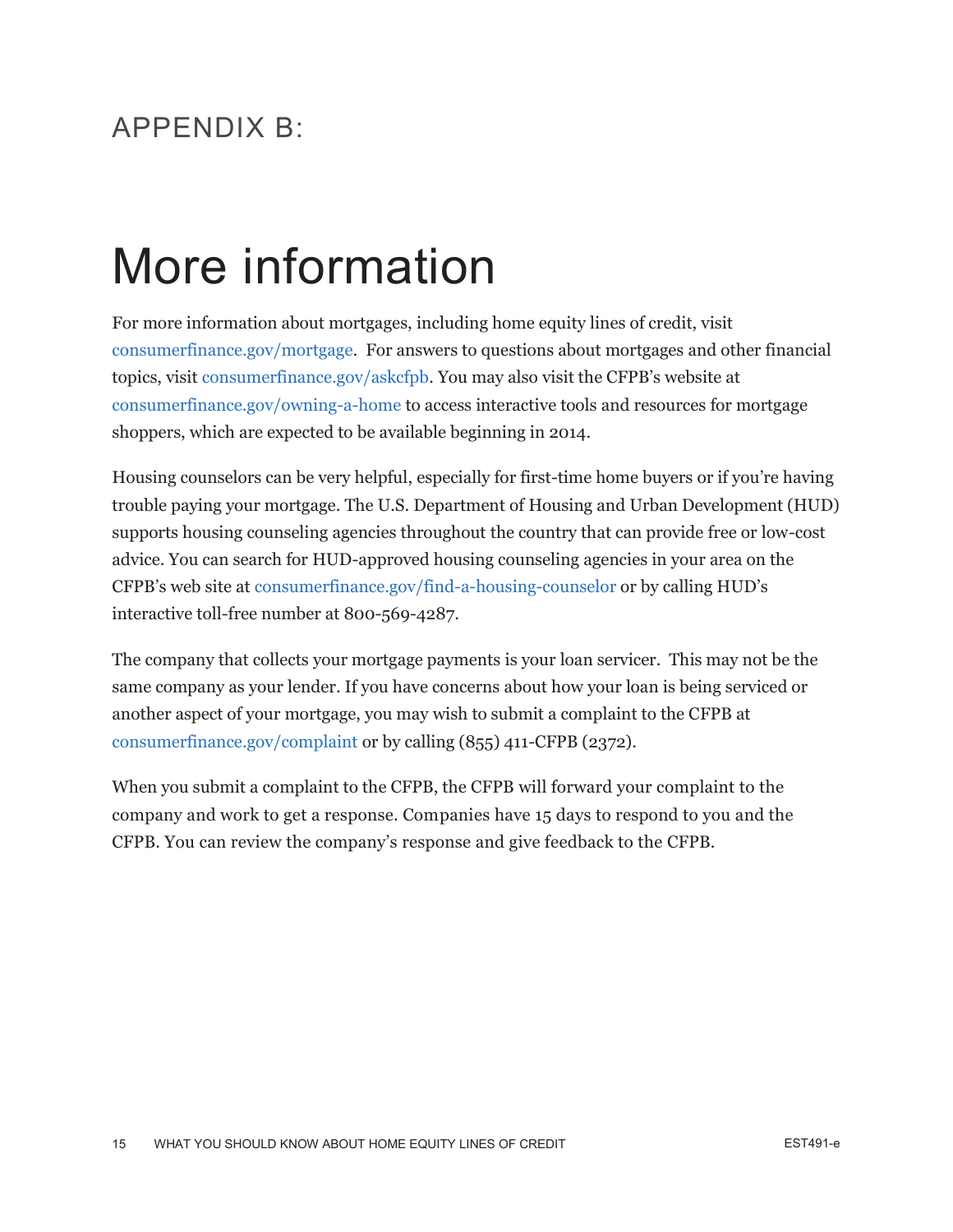#### APPENDIX C:

## Contact information

For additional information or to submit a complaint, you can contact the CFPB or one of the other federal agencies listed below, depending on the type of institution. If you are not sure which agency to contact, you can submit a complaint to the CFPB and if the CFPB determines that another agency would be better able to assist you, the CFPB will refer your complaint to that agency and let you know.

| Regulatory agency                                                                                                                            | <b>Regulated entities</b>                                                                                                                                                                                                                                                                                                                       | <b>Contact information</b>                                                        |
|----------------------------------------------------------------------------------------------------------------------------------------------|-------------------------------------------------------------------------------------------------------------------------------------------------------------------------------------------------------------------------------------------------------------------------------------------------------------------------------------------------|-----------------------------------------------------------------------------------|
| <b>Consumer Financial</b><br><b>Protection Bureau (CFPB)</b><br>P.O. Box 4503<br>Iowa City, IA 52244                                         | Insured depository institutions and<br>credit unions with assets greater<br>than \$10 billion (and their affiliates),<br>and non-bank providers of<br>consumer financial products and<br>services, including mortgages, credit<br>cards, debt collection, consumer<br>reports, prepaid cards, private<br>education loans, and payday<br>lending | (855) 411-CFPB (2372)<br>consumerfinance.gov<br>consumerfinance.gov/<br>complaint |
| <b>Board of Governors of the</b><br><b>Federal Reserve System</b><br>(FRB)<br><b>Consumer Help</b><br>P.O. Box 1200<br>Minneapolis, MN 55480 | Federally insured state-chartered<br>bank members of the Federal<br>Reserve System                                                                                                                                                                                                                                                              | (888) 851-1920<br>federalreserveconsumerhelp.g<br>O <sub>V</sub>                  |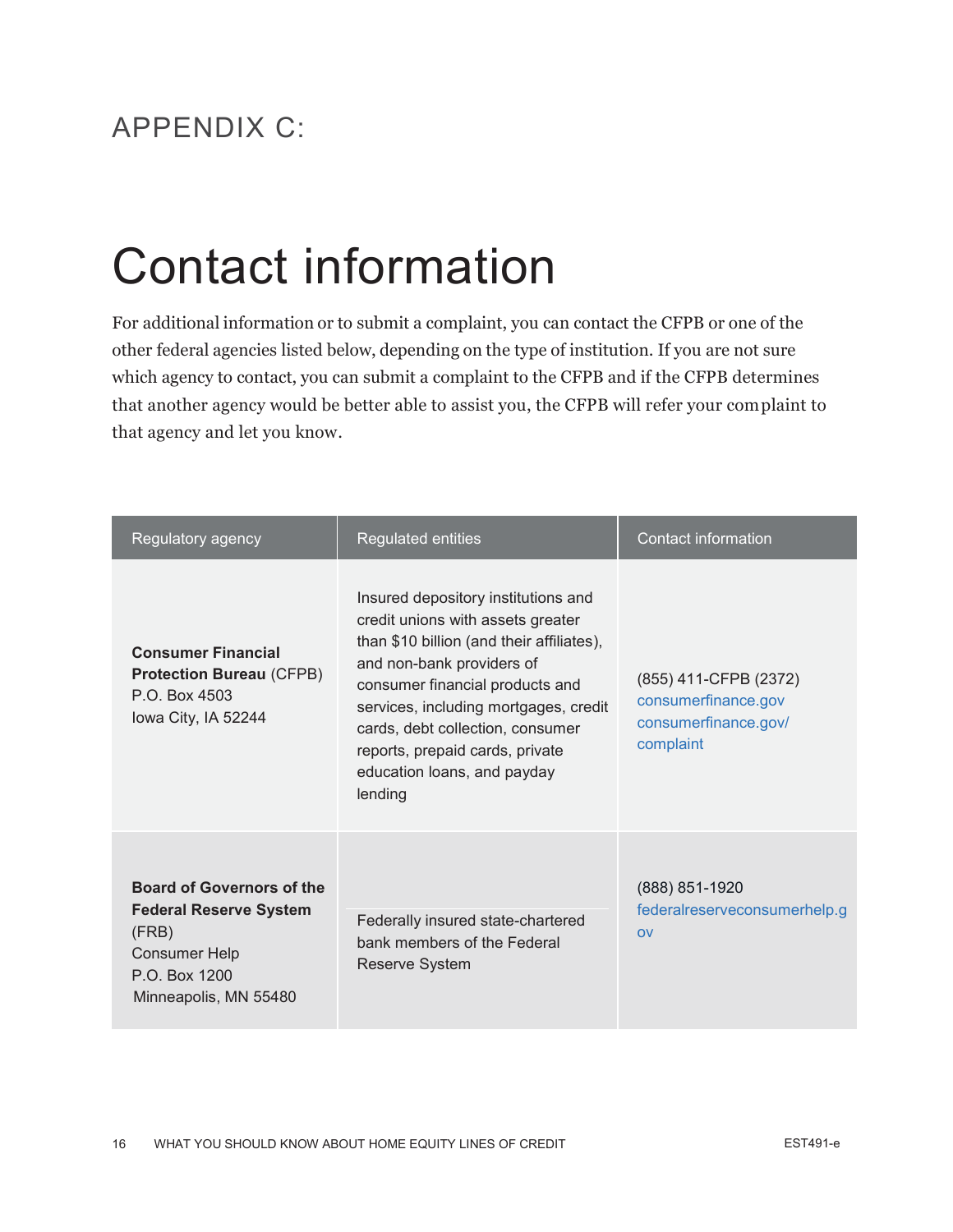| Regulatory agency                                                                                                                                               | <b>Regulated entities</b>                                                                                         | Contact information                                                                                                   |
|-----------------------------------------------------------------------------------------------------------------------------------------------------------------|-------------------------------------------------------------------------------------------------------------------|-----------------------------------------------------------------------------------------------------------------------|
| <b>Office of the Comptroller</b><br>of the Currency (OCC)<br><b>Customer Assistance Group</b><br>1301 McKinney Street<br><b>Suite 3450</b><br>Houston, TX 77010 | National banks and federally<br>chartered savings<br>banks/associations                                           | (800) 613-6743<br>occ.treas.gov<br>helpwithmybank.gov                                                                 |
| <b>Federal Deposit Insurance</b><br><b>Corporation (FDIC)</b><br><b>Consumer Response Center</b><br>1100 Walnut Street,<br>Box #11<br>Kansas City, MO 64106     | Federally insured state-chartered<br>banks that are not members of the<br><b>Federal Reserve System</b>           | (877) ASK-FDIC or<br>(877) 275-3342<br>fdic.gov<br>fdic.gov/consumers                                                 |
| <b>Federal Housing Finance</b><br><b>Agency</b> (FHFA) Consumer<br>Communications<br><b>Constitution Center</b><br>400 7th Street, S.W.<br>Washington, DC 20024 | Fannie Mae, Freddie Mac, and the<br><b>Federal Home Loan Banks</b>                                                | <b>Consumer Helpline</b><br>(202) 649-3811<br>fhfa.gov<br>fhfa.gov/Default.aspx?Page=3<br>69<br>ConsumerHelp@fhfa.gov |
| <b>National Credit Union</b><br><b>Administration (NCUA)</b><br><b>Consumer Assistance</b><br>1775 Duke Street<br>Alexandria, VA 22314                          | Federally charted credit unions                                                                                   | $(800)$ 755-1030<br>ncua.gov<br>mycreditunion.gov                                                                     |
| <b>Federal Trade</b><br><b>Commission (FTC)</b><br><b>Consumer Response Center</b><br>600 Pennsylvania Ave, N.W.<br>Washington, DC 20580                        | Finance companies, retail stores,<br>auto dealers, mortgage companies<br>and other lenders, and credit<br>bureaus | (877) FTC-HELP or<br>(877) 382-4357<br>ftc.gov<br>ftc.gov/bcp                                                         |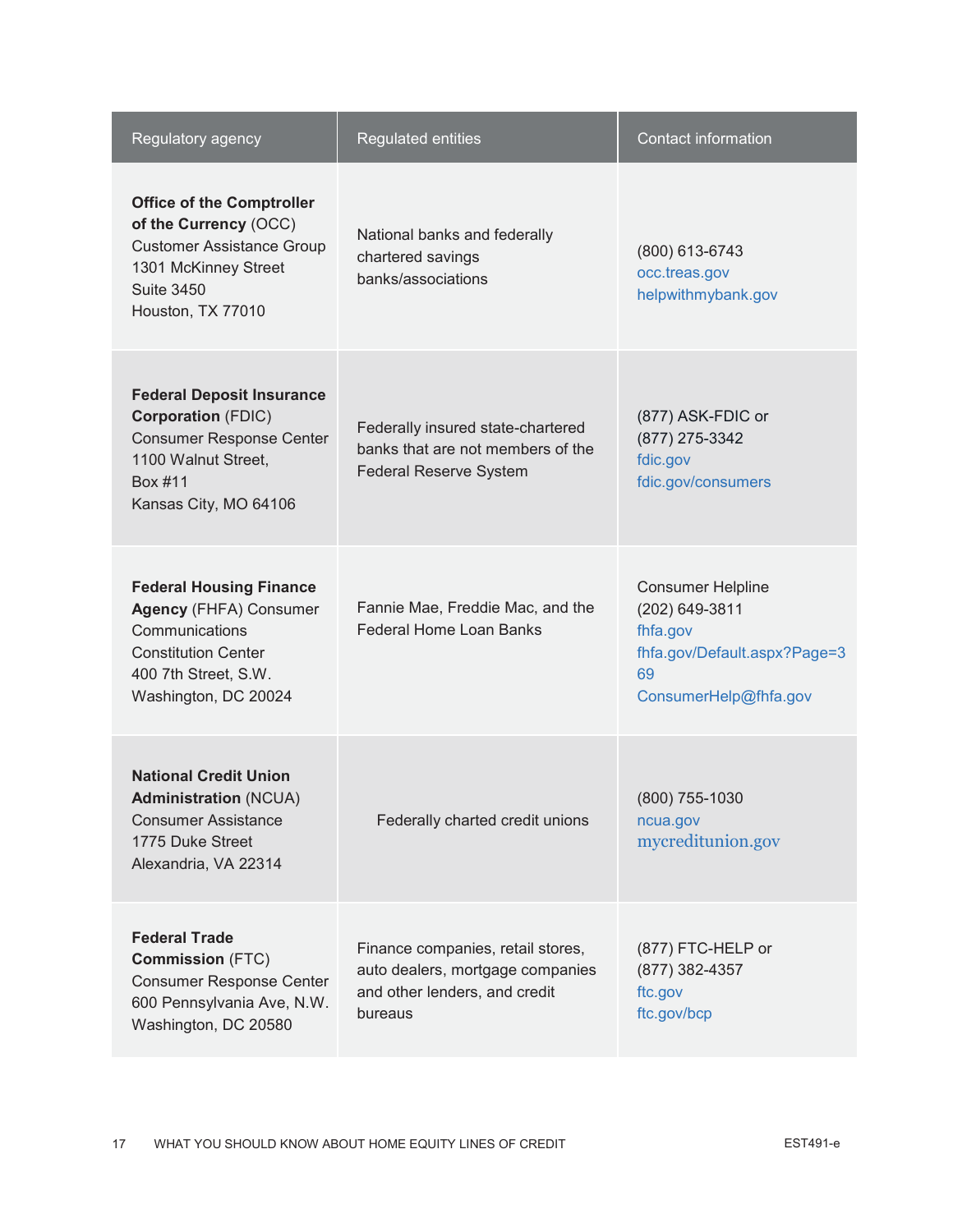| Regulatory agency                                                                                                                                        | <b>Regulated entities</b>                                                                    | <b>Contact information</b>                                  |
|----------------------------------------------------------------------------------------------------------------------------------------------------------|----------------------------------------------------------------------------------------------|-------------------------------------------------------------|
| <b>Securities and Exchange</b><br><b>Commission (SEC)</b><br><b>Complaint Center</b><br>100 F Street, N.E.<br>Washington, DC 20549                       | Brokerage firms, mutual fund<br>companies, and investment advisers                           | (202) 551-6551<br>sec.gov<br>sec.gov/complaint/select.shtml |
| <b>Farm Credit</b><br><b>Administration Office of</b><br><b>Congressional and Public</b><br><b>Affairs</b><br>1501 Farm Credit Drive<br>McLean, VA 22102 | <b>Agricultural lenders</b>                                                                  | $(703)$ 883-4056<br>fca.gov                                 |
| <b>Small Business</b><br><b>Administration (SBA)</b><br><b>Consumer Affairs</b><br>409 3rd Street, S.W.<br>Washington, DC 20416                          | Small business lenders                                                                       | (800) U-ASK-SBA or<br>(800) 827-5722<br>sba.gov             |
| <b>Commodity Futures</b><br><b>Trading Commission</b><br>(CFTC)<br>1155 21 <sup>st</sup> Street, N.W.<br>Washington, DC 20581                            | Commodity brokers, commodity<br>trading advisers, commodity pols,<br>and introducing brokers | (866) 366-2382<br>cftc.gov/consumer-protection              |